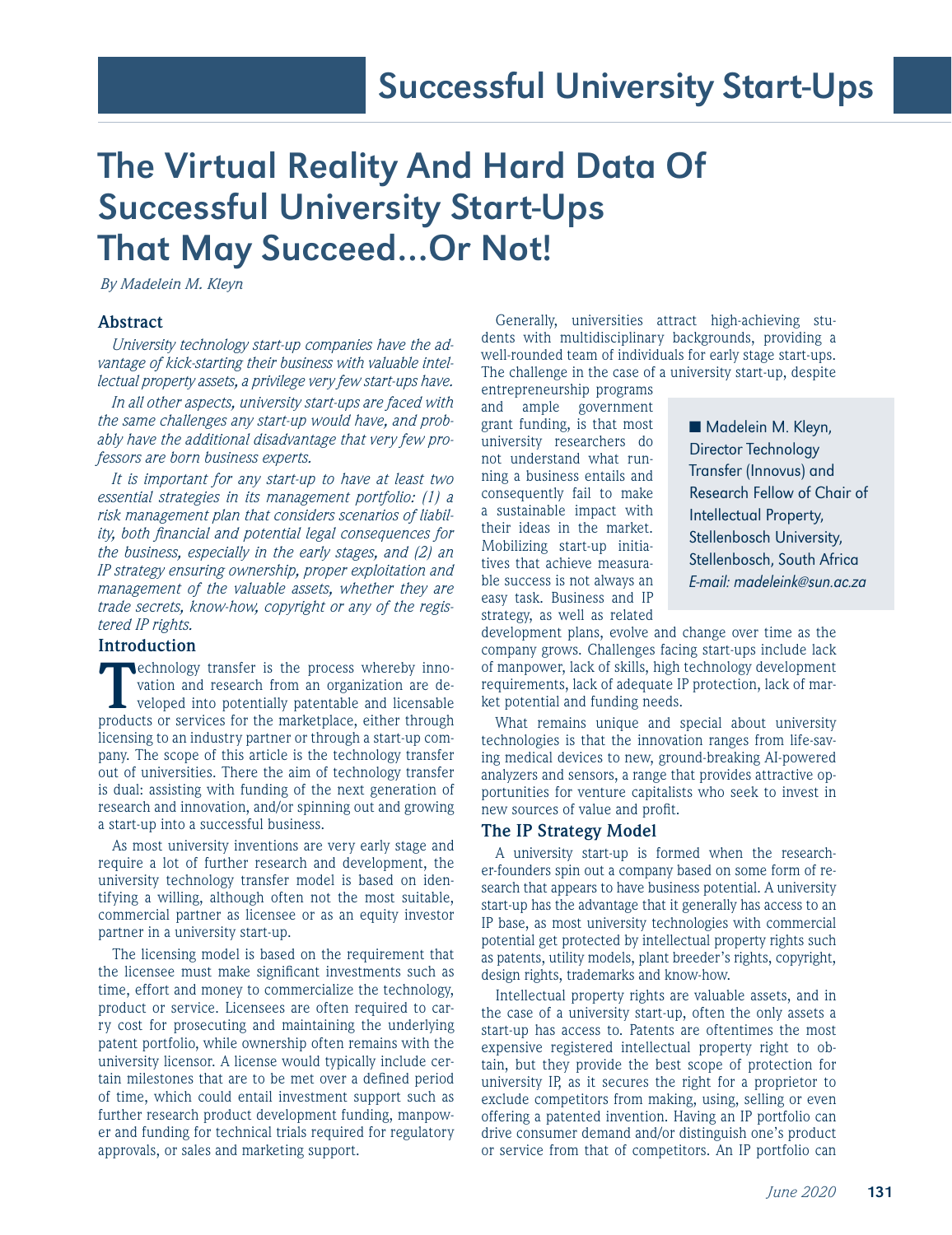become very valuable, especially considering its ability to attract investors, since IP rights serve as a barrier to entry by competitors. IP rights can also help the finances of a business by providing an opportunity to generate revenue from licensing. As such, it makes sense for the start-up to have a defined IP strategy that clearly supports the business model and can be communicated to the team, as well as to the stakeholders.

Intellectual property strategy for a start-up is not limited to protection of its technology and brand through registrable rights. There are many other potential problems that need to be addressed. As the business grows and projects are outsourced to consultants, or there are other fluctuations of staff, the challenges increase for the IP management. In early stages for the start-up, obtaining its own intellectual property is essential. This may be the result of improvements on the university-licensed IP or through new developments such as brand building. Start-ups should also ensure that proper mechanisms are in place. These include appropriate agreements for IP assignment from employees and consultants, $1$  confidentiality undertakings from staff, contractors, consultants and potential investors (that set out the confidentiality terms applicable to the scope of disclosure, specific rights to the limited use of information<sup>2</sup> and the duration of confidentiality), and registering trademarks<sup>3</sup> and domain names early.

# **Legal Pitfalls**

Among the most important legal documents for a startup are the shareholders' agreement and the memorandum of incorporation. These are the foundation documents for any start-up, as they set out the structure of the company, as well as regulate the rights and obligations of the parties. These may include such things as how decisions are made (voting rights) and procedures for handling eventualities such as shareholder exits, sales of shares to a third party, rights of first refusal for remaining founding shareholders, etc.

Beware the "do-it-yourself" approach on any form of agreement. This is a problem that plagues most start-ups. All too often, start-up companies are busy establishing the business and chasing funds, so they think that any standard *pro-forma* agreement will do, and the start-up gives little or no consideration to the potential legal consequences of these agreements. Sometimes negotiations

of contracts start with good intentions but, as the business continues without a contract actually being signed,<sup>4</sup> conduct and behavior may end up being different from the provisions intended to be agreed in the contract, which poses a risk of legal consequences the start-up did not intend. Master agreements as such rarely work, and this is an area where qualified legal counsel initially, and at least for final checking, is absolutely necessary.

The last thing a start-up company needs is litigation that could have been avoided by implementing (and enforcing) reasonable legal controls. Litigation is a costly and long-lasting process, and it can usually be avoided if some diligence procedures are in place.

### **Why Do Some Start-ups Fail and Others Do Not?**

A Google® search for the phrase "why do start-ups fail" tells us 130 million stories in 0.52 seconds. Yet new startups arise every day. See Figure 1.

| <b>Figure 1. Why Do Start-Ups Fail?</b> |                                          |                       |               |               |        |  |
|-----------------------------------------|------------------------------------------|-----------------------|---------------|---------------|--------|--|
| Google                                  |                                          | why do start-ups fail |               |               |        |  |
|                                         | $Q$ All                                  | <b>FI</b> Videos      | <b>国 News</b> | $\Box$ Images | : More |  |
|                                         | About 130 000 000 results (0,52 seconds) |                       |               |               |        |  |

Forbes statistics in  $2019<sup>5</sup>$  show that mentored startups grow much faster and raise more money than those start-ups who don't have access to mentorship programs. The statistics also show that technology-based start-ups (which is where university start-ups qualify), are less likely to be successful than non-technical start-ups. Interestingly, over 70 percent of start-up founders eventually realize that their initial intellectual property is not a competitive advantage,<sup>6</sup> generally because many innovations have a long development time.<sup>7</sup> Selecting the wrong idea to innovate represents 32 percent of innovation failures.<sup>8</sup>

<sup>1.</sup> Where work products are requested from external contractors or consultants, written assignment of ownership to IP must be obtained. Often start-ups are unaware that the mere receiving of a deliverable work product is not assignment and transfer of IP ownership underlying such deliverable.

<sup>2.</sup> Specific care should be taken to avoid any implied license for IP under the non-disclosure agreements (NDA).

<sup>3.</sup> Trademark availability searches should be conducted before use of any trademark or branding. This is to avoid potential risk where a third party may already own the trademark.

<sup>4.</sup> Beware the contracting by email—some courts have found that contracting by email is completely legally binding, even in the absence of a signed contract, see for example Forcelli vs Gelco (New York, USA): *nycourts.gov/reporter/3dseries/2013/2013\_05437.htm*; *www.upcounsel.com/is-an-email-legally-binding*; *hg.org/legal-articles/atwhat-point-does-an-email-become-a-binding-contract-46423* (accessed 08.04.2020) Rather seek expert advice in your country, but best, DO NOT contract via email.

<sup>5.</sup> *forbes.com/sites/abdoriani/2019/10/24/11-surprising-andinsightful-statistics-about-startups/#50e3a0c46120* (accessed 08.04.2020).

<sup>6.</sup> *gallery.mailchimp.com/8c534f3b5ad611c0ff8aeccd5/ files/Startup\_Genome\_Report\_Extra\_Premature\_Scaling\_ version\_2.1.pdf* (accessed 08.04.2020)

<sup>7.</sup> *bcg.com/publications/2015/growth-lean-manufacturingrising-need-for-innovation-speed.aspx* (accessed 08.04.2020).

<sup>8.</sup> *forbes.com/sites/abdoriani/2019/10/24/11-surprising-andinsightful-statistics-about-startups/#50e3a0c46120* (accessed 08.04.2020).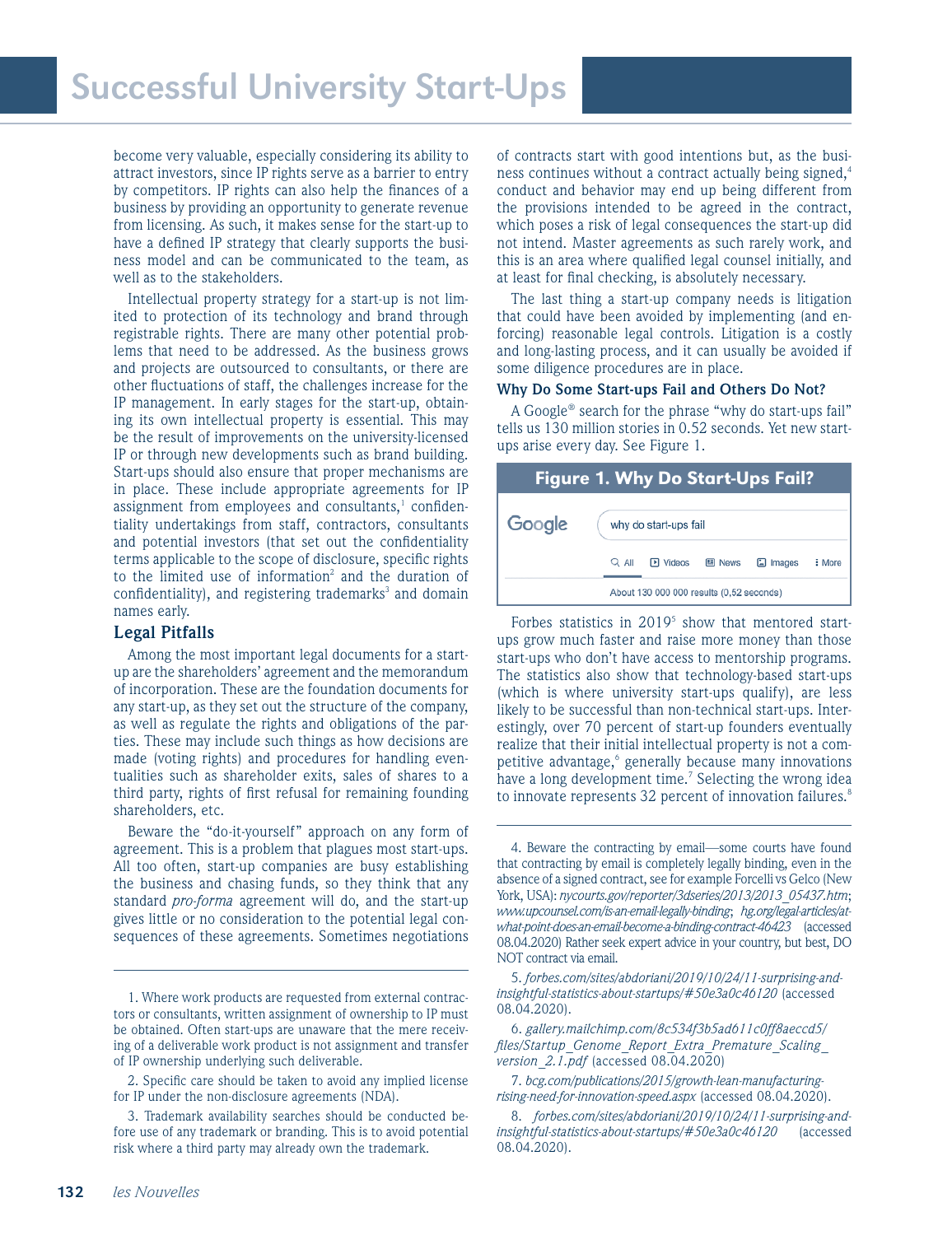Based on the experience at Stellenbosch University, which incidentally reflects these results, university technology transfer offices with incubators<sup>9</sup> and accelerators that incorporate mentorship programs are more likely to produce successful start-up businesses that are sustaina $ble^{10}$  and grow over time. It is often not the technology transfer model as such that fails, but rather the challenge of getting the right people involved in the team.

According to a 2019 OECD report, "start-ups founded by researchers introduce innovations that are more radical compared to other start-ups. While start-ups founded by undergraduate students receive less VC funding and are less likely to exit via IPO or acquisition, those created by researchers are as successful as their non-academic counterparts."<sup>11</sup>

As such the challenge doesn't seem to be the university professor's lack of skills or knowledge but rather whether the start-up business knows how to prioritize and guide improved performance, value, and sustainable growth.

It is essential for a start-up business to have the ability to immediately recognize opportunities and challenges and to design the strategic imperatives necessary to maximize chances while overcoming difficult times and thriving despite them. CBInsights analyzed the reasons for start-up failure of 110 enterprises and published the results.<sup>12</sup> Of the top 20 reasons why start-ups fail, many are obvious. These may include an inability to reach the market (no demand, time to market too slow), limited funds, or not having the right people in place. See Figure 2.

A successful start-up has a product or service that meets a burning need, pays attention to all the finer details of implementation (including IPRs), serves its customers, has the right balance between quality and quantity, as well as complementarity of work force, has the potential, ability and motivation to grow fast to acquire relevant market shares and sustain growth, and the ability to recover from the inevitable problems every start-up faces.<sup>13</sup>

In this paper, two case studies illustrate many of these aspects. The start-ups are at different phases of growth and are both operating in fast-growing industries, *i.e.*, data security management and virtual reality.

9. Such as LaunchLab at the Stellenbosch University *innovus. co.za/launchlab-1.html* (accessed 08.04.2020)

10. *innovus.co.za/spin-out-companies.html* illustrating some start-up businesses spun out from Stellenbosch University (accessed 08.04.2020).

11. Report on Public research and innovative entrepreneurship *oecd.org/officialdocuments/publicdisplaydocumentpdf/?c ote=DSTI/CIIE(2018)13/FINAL&docLanguage=En* (accessed 08.04.2020).

12. *s3-us-west-2.amazonaws.com/cbi-content/research-reports/ The-20-Reasons-Startups-Fail.pdf* (accessed 08.04.2020).

13. *forbes.com/sites/neilpatel/2015/01/16/90-of-startups-willfail-heres-what-you-need-to-know-about-the-10/#154da9cf6679*  (Neil Patel—Entrepreneur) (accessed 08.04.2020).



# **CUSTOS**

The need for data security management is increasing. Arguably, 90 percent of all data in the world has been produced in the last two years. Everything is measured, logged and documented. Statistics on just about everything is available within seconds. Data is a valuable asset if it is available in real-time and accessible anywhere, any time. The world's volume of data has been growing exponentially year after year, enabling progress in artificial intelligence, but also creating opportunities for cyber criminals. *Forbes* reports data breaches that exposed 4.1 billion records in the first six months of 2019.14 According to IBM and the Ponemon Institute's annual Cost of Data Breach report, data breaches cost companies in 2019 approximately U.S. \$150 per record.<sup>15</sup>

For many businesses, a data breach can be a disaster. The compromising of secure customer information and internal business data, such as inventory lists, transaction history, confidential document leakage, and the loss of other privileged information through cyber fraud can cripple a business's operations.

To understand why data breaches are still an issue in an industry that spends billions on protection, one needs to understand the three components of data infrastructure: storage, distribution, and human factors. A complete data security solution must address each of

<sup>14.</sup> *forbes.com/sites/daveywinder/2019/08/20/data breaches-expose-41-billion-records-in-first-six-monthsof-2019/#19f03d93bd54* (accessed 08.04.2020).

<sup>15.</sup> *ibm.com/security/data-breach* (accessed 08.04.2020).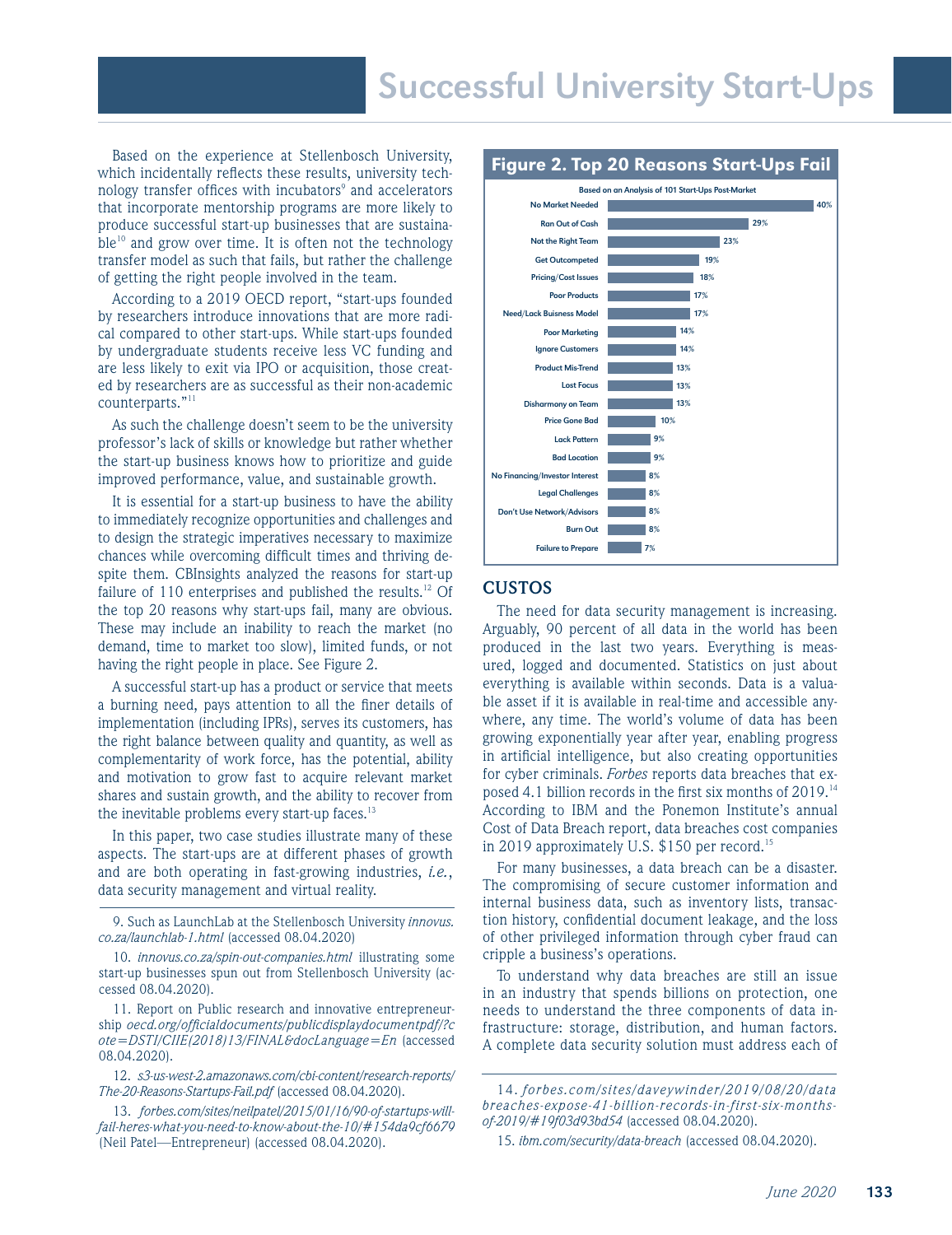these components. Encryption secures storage. Access control secures distribution.

In 2013 in a prestigious MIH Media Lab at Stellenbosch University, South Africa, CUSTOS<sup>16</sup> was born.

Custos Media Technologies $17$  was spun out as a university technology start-up by an experienced cross-disciplinary team specializing in signal processing, distribution systems, cryptocurrency, machine learning and media and behavioral economics. Since then the team has grown to include various experts in the fields of watermarking technology.

The founders have developed a system and method for monitoring third-party access to a restricted item, such as a document, a film, music, or similar electronic media. The technology is based on cryptography, whereby key data is embedded in the restricted item, the key data being associated with a store of value and usable to conduct a transaction against the store of value. A record of such a transaction becomes visible in a transaction ledger. The transaction ledger is monitored to determine whether a transaction against the store of value has occurred, in which case the restricted item is designated as having been accessed by a third party.

In simple terms, the technology is based on cryptocurrency, like bitcoin, a medium of exchange that relies on cryptography to secure financial transactions and control availability. The system embeds a unique code into each media file that unlocks a cryptocurrency deposit. Whenever a user illegally shares a file to which that user has been granted access, the code in the file can be found and the copy tracked. The innovation was protected by patent, $18$  and the intellectual property initially licensed to the start-up.

The business's most important assets were its intellectual property. The IP strategy of the business was to exploit intellectual capital through the skills and know-how of the multidisciplinary team comprising CUSTOS's management team, register trademarks for the business and the products it developed, build a strong brand, and negotiate an assignment of the patents and patent applications from the university. The business model included forming a separate IP holding company (CMT RESEARCH (PTY) LTD), wherein the IP is housed to safeguard it from risk in the event the operating entity were to experience financial difficulty or completely fail. This would enable the university to regain control over the IP assets in the event of failure.

In early 2016, CUSTOS launched its product, Screener Copy, as a demonstration of the working of CUSTOS's block chain tracking technology. The first version of Screener Copy had very basic functionality: users could upload their movies, CUSTOS would then watermark it with the proprietary tracking technology, and then send out the copies to the intended recipients. Since then, CUSTOS has developed a full stack of modular products that can be combined to meet the needs of a range of media customers in different markets and regions.

CUSTOS is a great example of how the South African start-up ecosystem has been leveraged to advance SME growth. The R&D spin-out received seed funding from the South African Technology Innovation Agency with the support<sup>19</sup> of Innovus Technology Transfer Office, was elected as a winner of select start-up competitions at the Stellenbosch University Incubator LaunchLab, participated in the Grindstone Accelerator program, and ultimately received local angel investment and international VC funding. CUSTOS raised U.S. \$265,000 in their second round of seed funding, part of which came from a local angel investor and the rest from New-York-based Digital Currency Group. CUSTOS partnered with other leading experts that complemented their service offering.

CUSTOS provides industry-leading encryption and hyper-granular access control via block chain technology to secure the human element of data infrastructure. This technology enables media companies to dissuade consumers from illegally sharing media they've purchased through various product offerings. $^{20}$ 

In reference to CUSTOS, Ventureburn reported in 2017, "(w)ith Hollywood always looking to fight movie piracy, this is one start-up you're bound to hear more of."<sup>21</sup>

The business grew very fast and attracted more investors. A non-binding agreement was signed between CUS-TOS and the venture capital firm  $HAVAÍC<sup>22</sup>$  in March 2019. Part of the conditions of the non-binding agreement was that, beyond investing in the round, the VC would act in an advisory capacity for the upcoming round, for which it would be remunerated a fee of 3.95 percent on the investment amount of each investor committing to the round.

In April 2019, one of the VC's partners sent the startup's founders a written offer of purchase. A dispute arose and the parties could not come to agreement. In early 2020 HAVAIC sued both the start-up and its IP holding entity.

It is reported on Ventureburn that the VC argues that the investment was accepted and, on this premise, money was sourced from private investors.<sup>23</sup> CUSTOS argues

19. IP support, company secretarial support, corporate management skills and legal advice.

20. *custostech.com/technology/* (accessed 08.04.2020).

21. *ventureburn.com/2017/02/south-african-startups-2017-digital-all-stars/* (accessed 08.04.2020).

22. HAVAÍC is a Cape Town based investment company that invests in early-stage, high-growth technology businesses, offering access to local investments with global prospects (*havaic. com*, accessed 08.04.2020).

23. The first official press release on the matter *ventureburn. com/2020/04/sas-custostech-lays-off-staff-after-vc-sues-startupfor-4-5m/* (accessed 08.04.2020).

<sup>16.</sup> CUSTOS is latin for guard, according to the Merriam-Webster dictionary.

<sup>17.</sup> *custostech.com* (accessed 08.04.2020).

<sup>18.</sup> Patented (US9595034) and patent pending for other national validations from *WO2015059669/EP3061057A1.*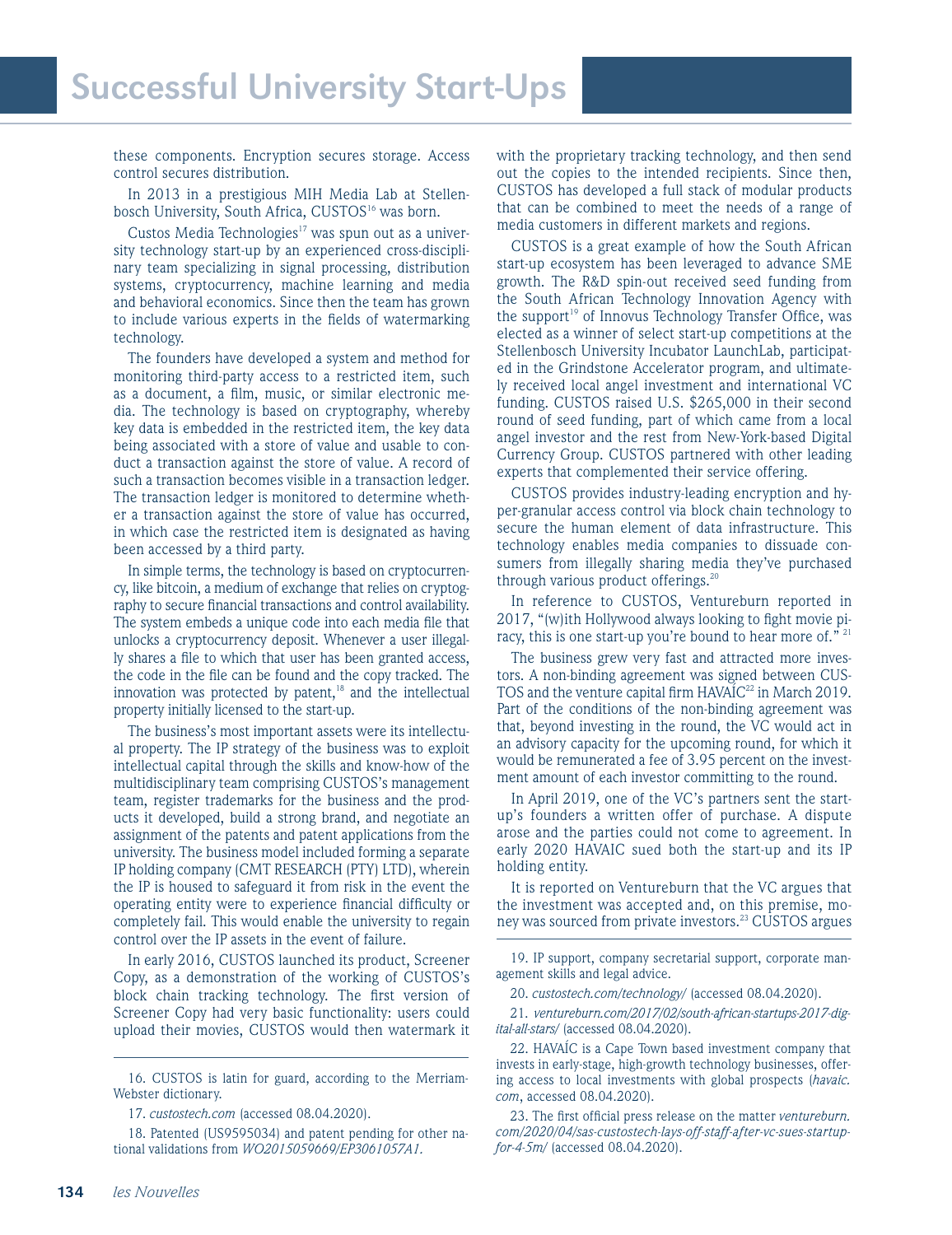that the agreement was negotiated but never signed.

As a consequence of the litigation, CUSTOS has been forced to lay off most its staff.<sup>24</sup>

A combination of amazing technology, successful business, strong valid IP rights, funding in place, right blend of skillful people, big contracts…what could possibly go wrong?

This is the classic story of an investor versus inexperienced management of the start-up. Accordingly, appropriate governance and sound legal advice from experts is essential for any start-up, especially in the early stages. Lawyers, accountants and tax advisors are expensive, but they are necessary. Of course, costs for advice and support need to be managed properly, but start-ups have to be very careful about activities and conduct that potentially expose the start-up to legal liability that could easily have been avoided by seeking professional advice early enough.

Was that the end of CUSTOS? Hopefully not. Trial has not yet started, and the matter may still be settled. CUS-TOS has all the ingredients to be able to regroup. The technology is in high demand; in just the short time of operation, they have safeguarded films from piracy and have helped successfully protect approximately 600 film titles and over one million copies.

#### **AxioVR**

Virtual Reality (VR) is the computer-generated representation of a three-dimensional image or environment, usually in combination with hardware, such as a headset, that gives the user a fully immersive "real" experience.<sup>25</sup>

What makes VR powerful is that users can be fully immersed in a paradigm and experience that closely resembles being exposed to a similar real-world scenario. Research has shown that VR increases users' retention of information and also has a larger impact on learning than using a two-dimensional media source.<sup>26</sup>

VR is a key technology of the 21st century, attracting substantial interest from a wide range of disciplines that will see tremendous growth. $27$  It is opportune that this is taking place at the same time as mass acceptance of 5G and the expectation of lower broad-band costs. The reason for this exponential growth is recognition of the value of VR's application fields, such as aerospace and defense, commerce, industry and medicine. By 2025, the dominant part of this market will likely be the software segment. It's a bit like music and streaming. Hardware costs will go down and the possibilities for software will become endless.

VR can place any world within your reach; a world with no boundaries, where anything can be brought to life. It is applied in the gaming, film and education industries with great success. This is where AxioVR makes a difference. AxioVR is a university spin-out company from Stellenbosch University that was established in 2019.<sup>28</sup> AxioVR focuses on designing unique, tailor-made optimal paradigms for various industries. Their slogan is "We can really change the world, your world! One virtual experience at a time."29

As one of the founders is a medical doctor and clinical researcher based at the Department of Psychiatry, the business aim, initially, was to assist patients with mental illness such as schizophrenia. The treatment was to take place through an experience true to real life, but yet safe to step out of the treatment experience at any time. At the heart of AxioVR is the dream of "science meeting art."

As with most start-ups, funding was initially a challenge. Attracting funding requires feasible technology, a brand, and a proven product that interests and attracts investors.

Being a new business, brand building was essential. Initial projects aimed at assisting clients with brand experience advertising in an immersive VR experience. Clients included Heineken,<sup>30</sup> which designed a tour through a typical Heineken brewery, and Stimorol,  $31$ expressing a taste experience.

The branding experiences developed for commercial clients helped AxioVR better understand the requirements of clients with prior VR experience. It also assisted them in implementing the logic of the scenes that drive the experience. This was accomplished by incorporating lessons learned in eliciting emotions in a broad audience into a scientific product solution, which allowed for the study of fear and the treatment of anxiety disorders, and helped refine the experience and ease of use for client patients.

AxioVR's latest venture is to address a need in the research and education sector. 3D VR teaching allows visualization of concepts, which makes it easier to understand. While using VR as a training or research tool, another key metric is biofeedback and data generated from user experiences. With AxioVR's scientific approach, customers can get unbiased feedback on the user experience, including data records generated during the VR session. The next-generation product is interactive learning, training and marketing platforms that are scalable and applicable to real world problems.

As hardware sales increase, high-end content development is not limited to the initial projects for which it was developed. AxioVR was born out of the need to fill the content gap in the market. With success in various projects and a circular model of reusing content, AxioVR has increased mar-

<sup>24.</sup> HAVAÍC sued the startup for US\$4.45-million.

<sup>25.</sup> *merriam-webster.com/dictionary/virtual percent20reality*  (accessed 08.04.2020).

<sup>26.</sup> *link.springer.com/article/10.1007/s11042-019-08348-9*  (accessed 08.04.2020).

<sup>27.</sup> *tractica.omdia.com* (accessed 08.04.2020).

<sup>28.</sup> *www.axiovr.co.za* (accessed 08.04.2020).

<sup>29.</sup> *www.axiovr.co.za* (accessed 08.04.2020).

<sup>30.</sup> Beer brand.

<sup>31.</sup> *facebook.com/StimorolSA/videos/378945845979705/* (accessed 08.04.2020).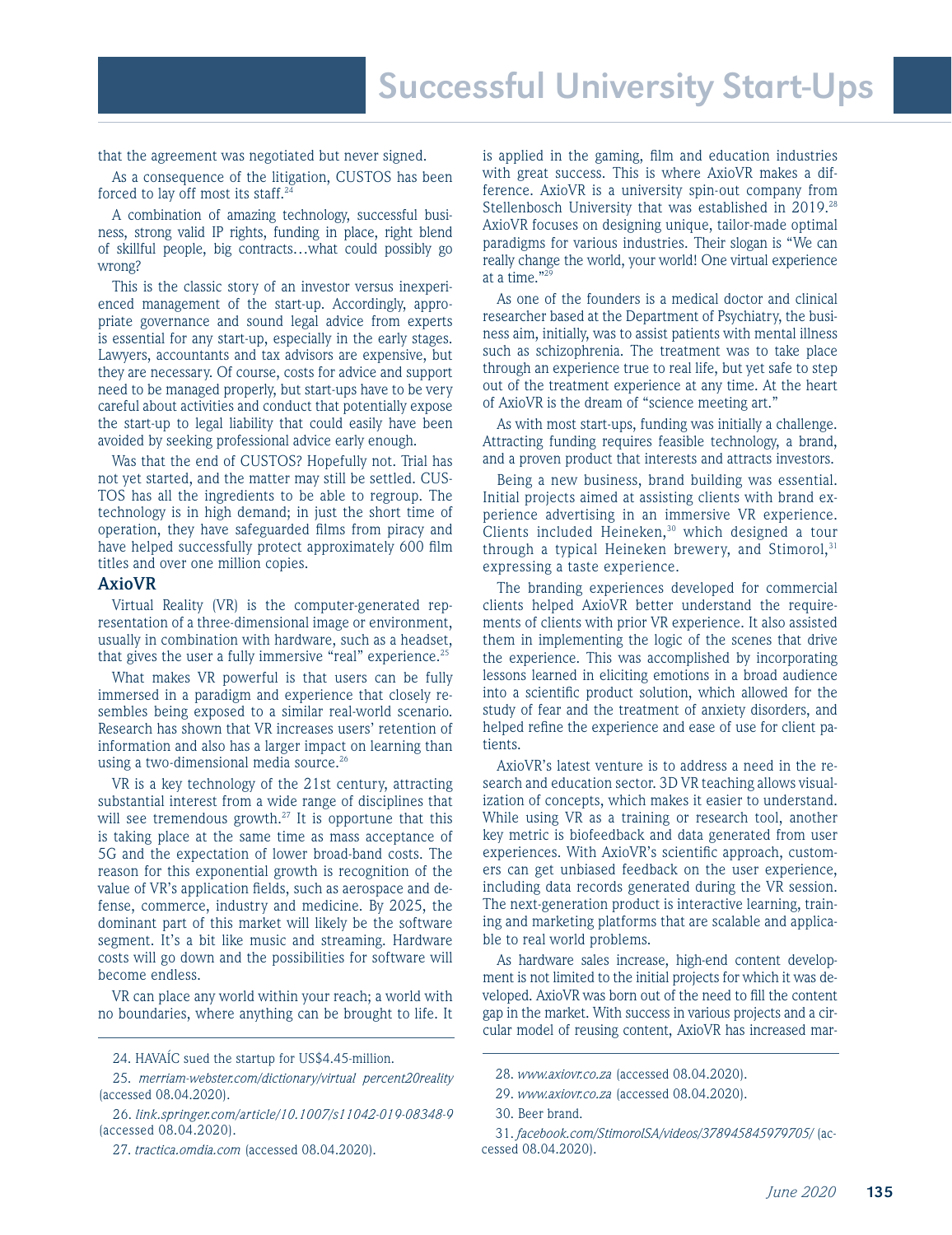gins and grown revenue organically. They offer a unique VR combination between business, science and art.

The AxioVR team is an interesting combination: a businessman with experience in the selling of cutting-edge scientific and medical equipment, a researcher in the rapidly growing field of neuropsychiatry, and a 3D designer with an artistic eye and unwavering pursuit of graphic perfection.

The various challenges and lessons learned were similar to those of most early start-ups' experience: overcoming a lack of funding and maintaining sufficient experienced staff to facilitate high-growth.

AxioVR realized that investors want a polished product that is scientifically sophisticated, but user-friendly, elegant and artistic at the same time.

Their response to this was the advancement of their business strategy to better focus on strengths and minimize weaknesses. The products of AxioVR are mostly copyright works. Sustainability of the business entails the appointment of specialized consultants, rather than permanent staff. This demands good contract management, confidentiality and data privacy undertakings (as many of the clients are patients), and copyright assignment of the various works required as deliverables in each stage.

The AxioVR IP strategy is to protect source code as trade secrets and ensure that the business retains the IP ownership in the deliverables. The client owns the experience, not the IP. This strategy allows AxioVR to reuse the software that created a specific paradigm in one project for other clients, including the ability to build the paradigms into the flagship product AxioAcademy.

A quite important asset for AxioVR is the ability to leverage its networks in academia. Understanding the teaching and research-based environment, understanding the customer's needs during numerous consultations, and producing pilot VR software are all critical aspects of this. AxioVR remains flexible to customer needs, but also remains brand-aware and maintains core company values: to develop a product that not only adheres to strict scientific principles, but also meets modern production standards.

The refined scientific products used in the study of fear and the treatment of anxiety of patients resulted in the flagship product, "AxioAcademy." AxioAcademy is a new VR software platform in the development phase that enables the presentation of complex study material to undergraduate students in an immersive environment. This includes the study of neurophysiology, anatomy and clinical training. AxioAcademy will adhere to both the strict academic requirements of detail and precision, while also delivering an immersive and polished experience.

The ability to adapt strategy to remain relevant and competitive is commendable.

A fully developed AxioAcademy will allow students to experience education in 3D. For example, medical stu-

dents will be able to physically interact with the red blood cells in the body. They will see exactly how cancer cells divide relentlessly, thereby forming tumors. Students will be able to operate in a virtual operating theater to learn skills and test their abilities under realistic conditions, all while in a controlled environment.

An inspirational future and a start-up with much potential! **Conclusion**

There are many lessons learned from start-up failures and successes. CBInsights shared insights from many start-ups over a broad range of industries.<sup>32</sup> There are many that fail, but there are also many that succeed and make a difference by solving relevant problems.

There is no "one-size-fits-all" strategy. You may fail, and chances are that you will, but what matters is that you get up and try again.

Experiences and lessons learned from other start-ups should be distilled to some key aspects from which other start-ups can learn or get inspiration.

Very informative sites include Failury,<sup>33</sup> Ventureburn<sup>34</sup> and Hackernoon,<sup>35</sup> all of which share stories of many different start-ups, the lessons learned, and how to regroup and try again. One post-mortem analysis that is highly inspiring is that of  $MozSEO<sup>36</sup>$  It highlights the impact of scaling too quickly, $37$  the risk of accepting venture capital funding, and the increased pressure that often comes with it. Perhaps more importantly, it points to the value of recognizing when matters have gone too far, necessitating a regrouping and restrategizing while there is still cash, and ultimately scaling back significantly to ensure survival.

Choose founding members wisely both in number and quality. People are the most crucial and least predictable element of any business. The right combination of skills, experience, networks, and temperament among the founding members can vastly increase the odds of success.

Ensure your agreements are watertight with proper indemnity provisions and risk management for breaching clauses related to breakaway founding members or mismatched angel investors. Split-ups happen all the time, so be prepared for that as well. Do not work on a handshake; instead have an "antenuptial contract" for a potential

32.*cbinsights.com/research/startup-failure-postmortem/#2020update1* (accessed 08.04.2020).

33. *failory.com/blog/startup-post-mortem* (accessed 08.04.2020).

34. ventureburn.com/ (accessed 08.04.2020).

35. *hackernoon.com/* (accessed 08.04.2020).

36. *sparktoro.com/blog/moz-returns-to-seo/* (accessed 08.04.2020).

37. Eric G. Flamholtz, Yvonne Randle, "Growing Pains: Transitioning from an Entrepreneurship to a Professionally Managed Firm," 4th Edition. *Jossey-Bass* (April 20, 2007).